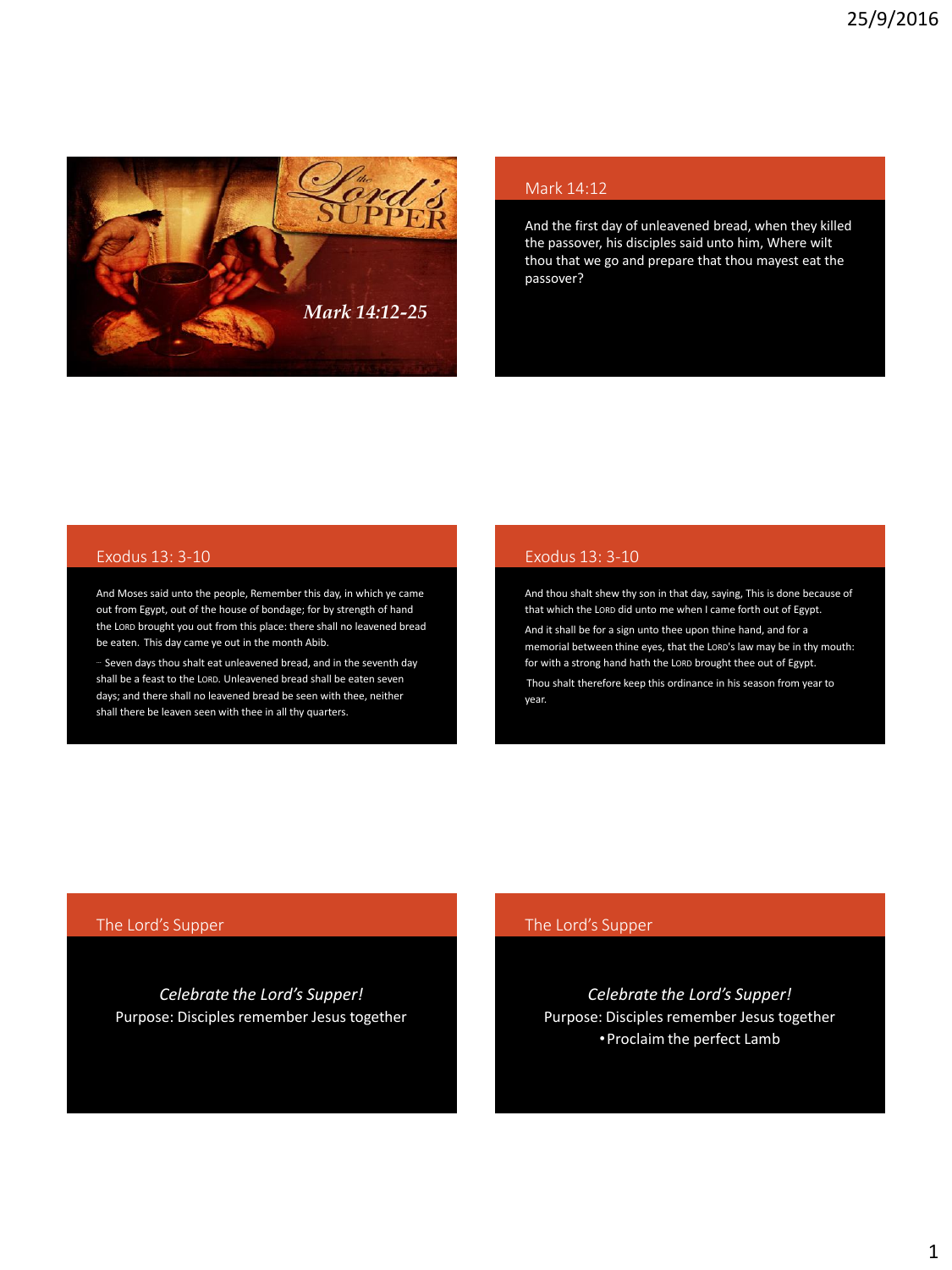# Exodus 12:2-7

This month shall be unto you the beginning of months: it shall be the first month of the year to you. Speak ye unto all the congregation of Israel, saying, In the tenth day of this month they shall take to them every man a lamb, according to the house of their fathers, a lamb for an house: And if the household be too little for the lamb, let him and his neighbour next unto his house take it according to the number of the souls; every man according to his eating shall make your count for the lamb. ..

# Exodus 12:2-7

… Your lamb shall be without blemish, a male of the first year: ye shall take it out from the sheep, or from the goats: And ye shall keep it up until the fourteenth day of the same month: and the whole assembly of the congregation of Israel shall kill it in the evening. And they shall take of the blood, and strike it on the two side posts and on the upper door post of the houses, wherein they shall eat it.

### The Lord's Supper

*Celebrate the Lord's Supper!* Purpose: Disciples remember Jesus together •Proclaim the perfect Lamb

### Mark 14:22-24

Jesus took bread, and blessed, and brake it, and gave to them, and said, Take, eat: this is my body. And he took the cup, and when he had given thanks, he gave it to them: and they all drank of it. And he said unto them, This is my blood of the new testament, which is shed for many.

### Mark 14:22-24

Jesus took bread, and blessed, and brake it, and gave to them, and said, Take, eat: this is my body. And he took the cup, and when he had given thanks, he gave it to them: and they all drank of it. And he said unto them, This is my blood of the new testament, which is shed for many.

# CATECHISM OF THE CATHOLIC CHURCH THE SACRAMENT OF THE EUCHARIST

**1350** The *presentation of the offerings* (the Offertory). Then, sometimes in procession, the bread and wine are brought to the altar; they will be offered by the priest in the name of Christ in the Eucharistic sacrifice in which they will become his body and blood. It is the very action of Christ at the Last Supper - "taking the bread and a cup."

http://www.vatican.va/archive/ccc\_css/archive/catechism/p2s2c1a3.htm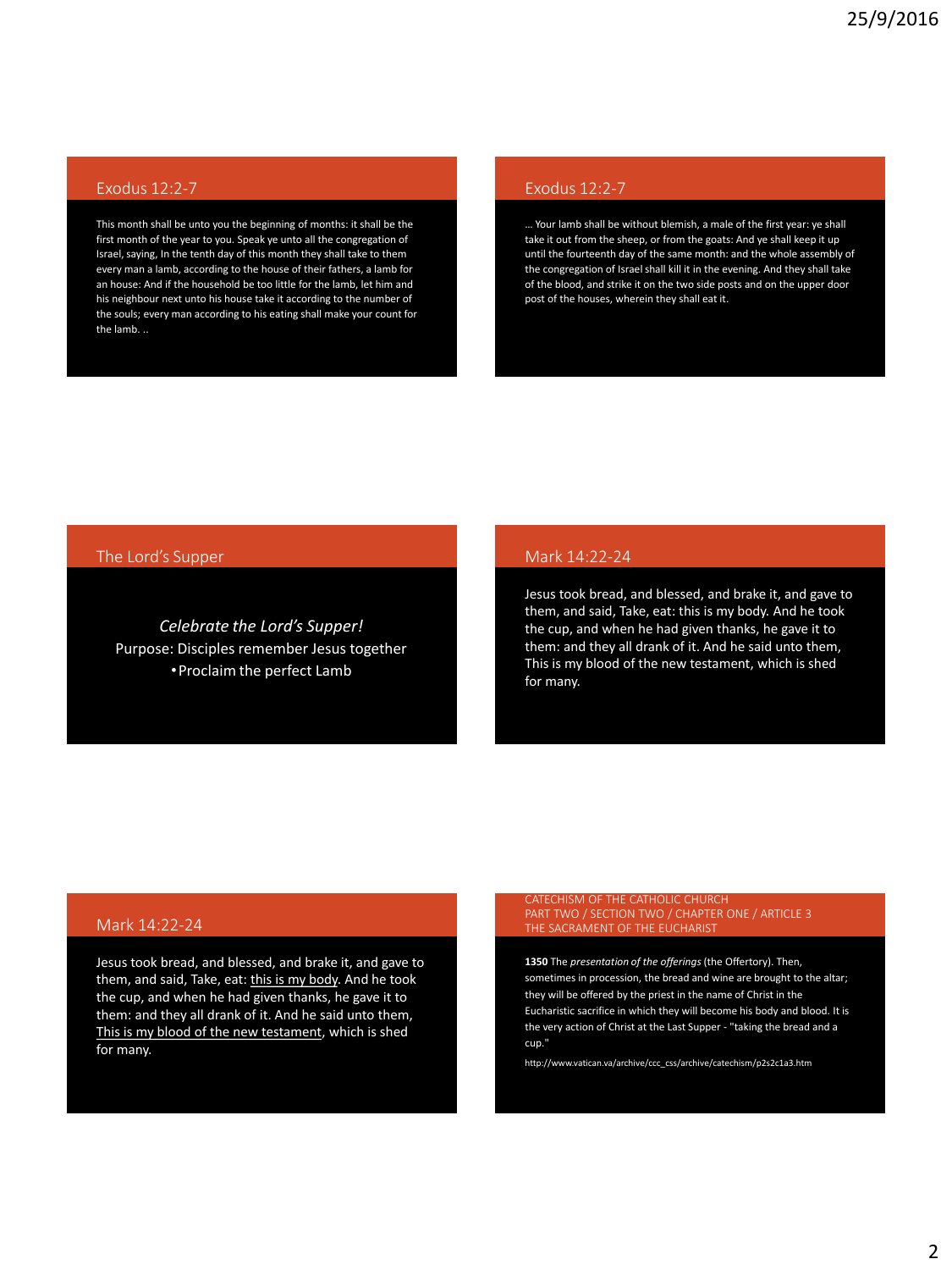CATECHISM OF THE CATHOLIC CHURCH THE SACRAMENT OF THE EUCHARIST

**1376** The Council of Trent summarizes the Catholic faith by declaring: "Because Christ our Redeemer said that it was truly his body that he was offering under the species of bread, it has always been the conviction of the Church of God, and this holy Council now declares again, that by the consecration of the bread and wine there takes place a change of the whole substance of the bread into the substance of the body of Christ our Lord and of the whole substance of the wine into the substance of his blood. This change the holy Catholic Church has fittingly and properly called transubstantiation."

http://www.vatican.va/archive/ccc\_css/archive/catechism/p2s2c1a3.htm

## Mark 14:22-24

Jesus took bread, and blessed, and brake it, and gave to them, and said, Take, eat: this is my body. And he took the cup, and when he had given thanks, he gave it to them: and they all drank of it. And he said unto them, This is my blood of the new testament, which is shed for many.

The Lord's Supper

*Celebrate the Lord's Supper!* Purpose: Disciples remember Jesus together •Proclaim the perfect Lamb

### Luke 22:20

Likewise also the cup after supper, saying, This cup is the new testament in my blood, which is shed for you.

### The Lord's Supper

*Celebrate the Lord's Supper!* Purpose: Disciples remember Jesus together •Proclaim the perfect Lamb

## The Lord's Supper

*Celebrate the Lord's Supper!* Purpose: Disciples remember Jesus together •Proclaim the perfect Lamb •Display true fellowship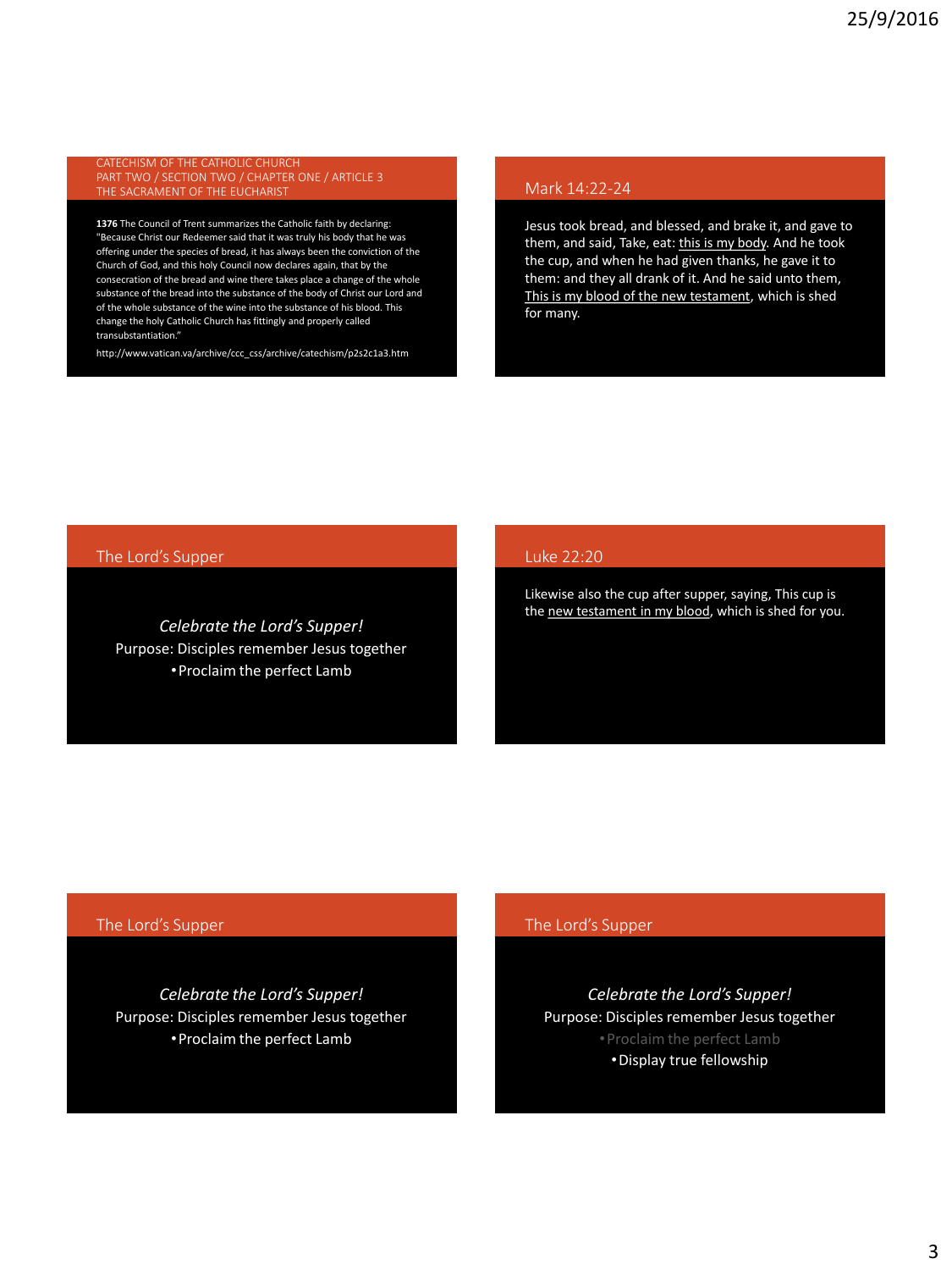# Mark 14:13-17

And he sendeth forth two of his disciples, and saith unto them, Go ye into the city, and there shall meet you a man bearing a pitcher of water: follow him.

And wheresoever he shall go in, say ye to the goodman of the house, The Master saith, Where is the guestchamber, where I shall eat the passover with my disciples?

## Mark 14:13-17

And he will shew you a large upper room furnished and prepared: there make ready for us.

And his disciples went forth, and came into the city, and found as he had said unto them: and they made ready the passover.

And in the evening he cometh with the twelve.



# Osiek (1996: 12)

 "For the poor, a formal meal was had only for special occasions sponsored by a civic benefactor or a benefactor of some other kind; thus the regular Christian community meal would have had far greater significance than a meal would among the wealthy."

# Division Among Brethren



 Express our spiritual unity "I hear that there are divisions among you" (KJV) SCHISM = TEAR APART

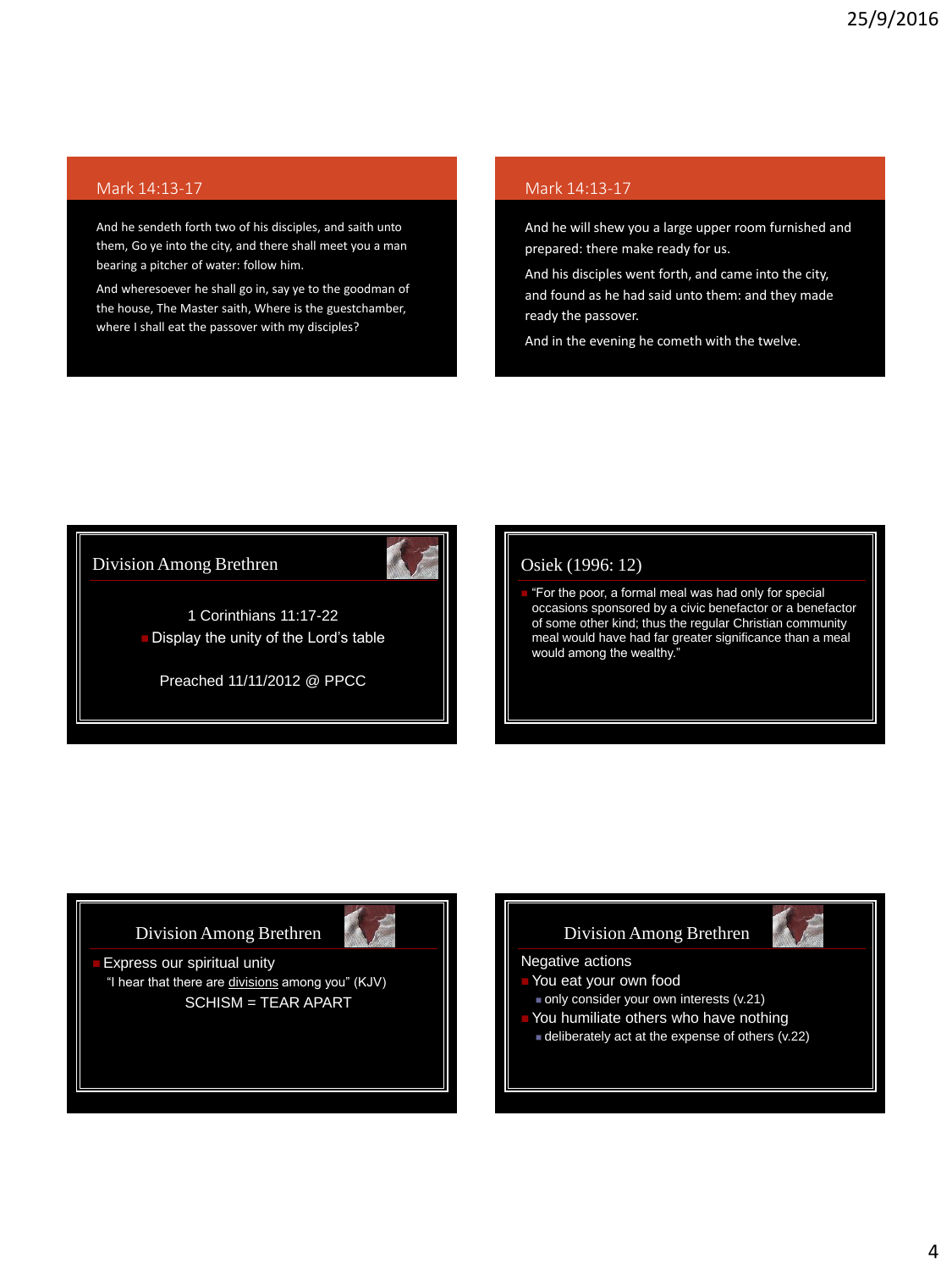

#### Public fast food stall:

*caupona, taberna, or thermopolium*

### Context of ancient secular world

- Guests of different rank were served different dishes and wines of different qualities, according to their respective dignities.
	- David E. Garland, 1 Corinthians, Baker Exegetical Commentary on the New Testament (Grand Rapids, MI: Baker Academic, 2003), 543.

## The Lord's Supper

*Celebrate the Lord's Supper!* Purpose: Disciples remember Jesus together •Proclaim the Perfect Lamb

•Display true fellowship

# The Lord's Supper

*Celebrate the Lord's Supper!* Purpose: Disciples remember Jesus together •Display true fellowship •Examine our attitude

### Mark 14:18-21

And as they sat and did eat, Jesus said, Verily I say unto you, One of you which eateth with me shall betray me.

And they began to be sorrowful, and to say unto him one by one, Is it I? and another said, Is it I?

And he answered and said unto them, It is one of the twelve, that dippeth with me in the dish. The Son of man indeed goeth, as it is written of him: but woe to that man by whom the Son of man is betrayed! good were it for that man if he had never been born.

### 1 Corinthians 11:27-30

Wherefore whosoever shall eat this bread, and drink this cup of the Lord, unworthily (in an unworthy manner), shall be guilty of the body and blood of the Lord.

But let a man examine himself, and so let him eat of that bread, and drink of that cup.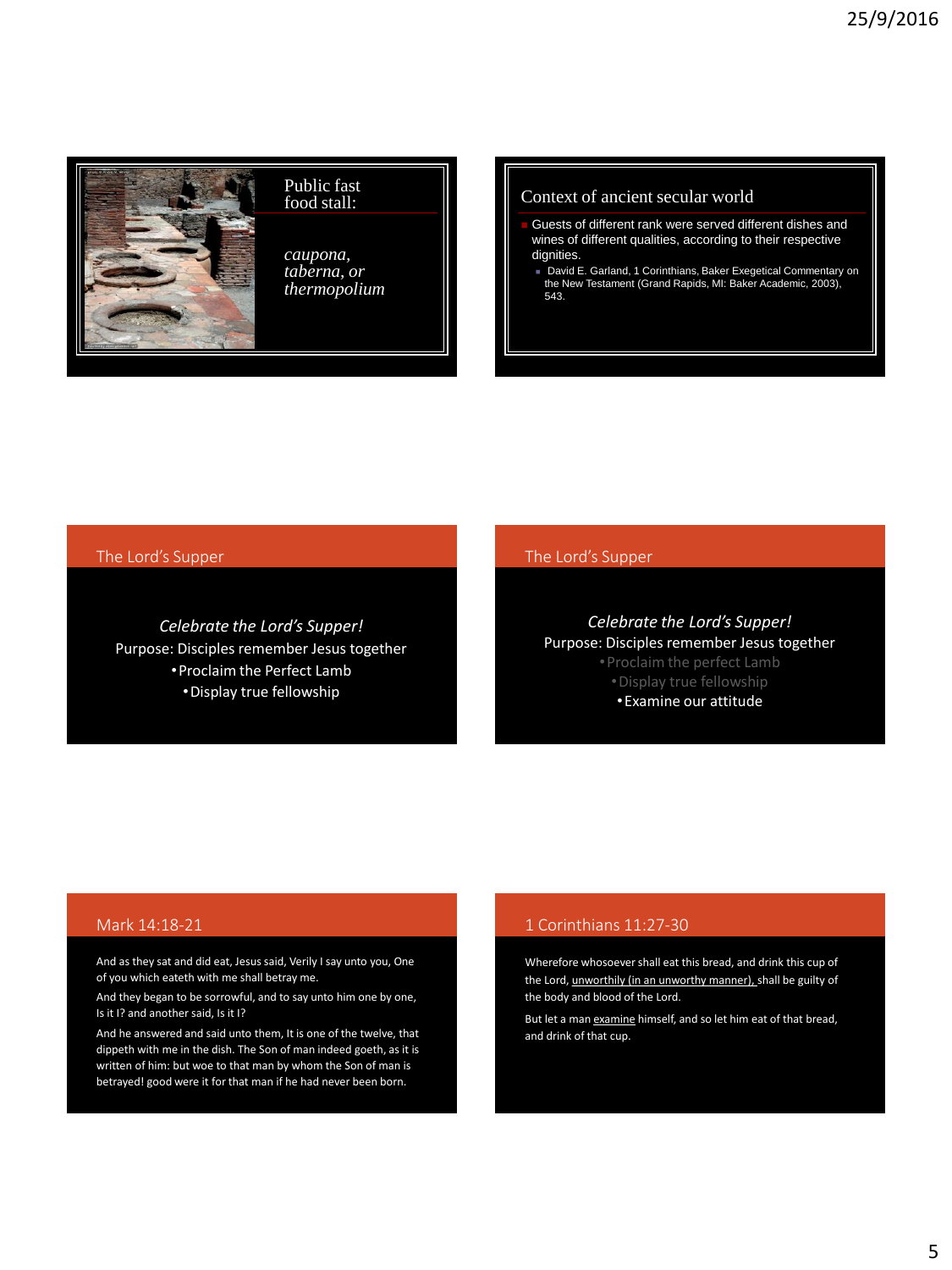# 1 Corinthians 11:27-30

For he that eateth and drinketh unworthily (in an unworthy manner), eateth and drinketh damnation to himself, not discerning the Lord's body. For this cause many are weak and sickly among you, and many sleep.

# 1 Corinthians 11:31-32

For if we would judge ourselves, we should not be judged. But when we are judged, we are chastened of the Lord, that we should not be condemned with the world.

## The Lord's Supper

*Celebrate the Lord's Supper!* Purpose: Disciples remember Jesus together •Proclaim the perfect Lamb •Display true fellowship

•Examine our attitude

## The Lord's Supper

*Celebrate the Lord's Supper!* Purpose: Disciples remember Jesus together

• Proclaim the perfect Lamb

•Anticipate His return

# Mark 14:25; 1 Corinthians 11:26

Verily I say unto you, I will drink no more of the fruit of the vine, until that day that I drink it new in the kingdom of God.

For as often as ye eat this bread, and drink this cup, ye do shew the Lord's death till he come.

## The Lord's Supper

*Celebrate the Lord's Supper!* Purpose: Disciples remember Jesus together • Proclaim the Perfect Lamb •Display true fellowship • Examine our attitude

•Anticipate His return